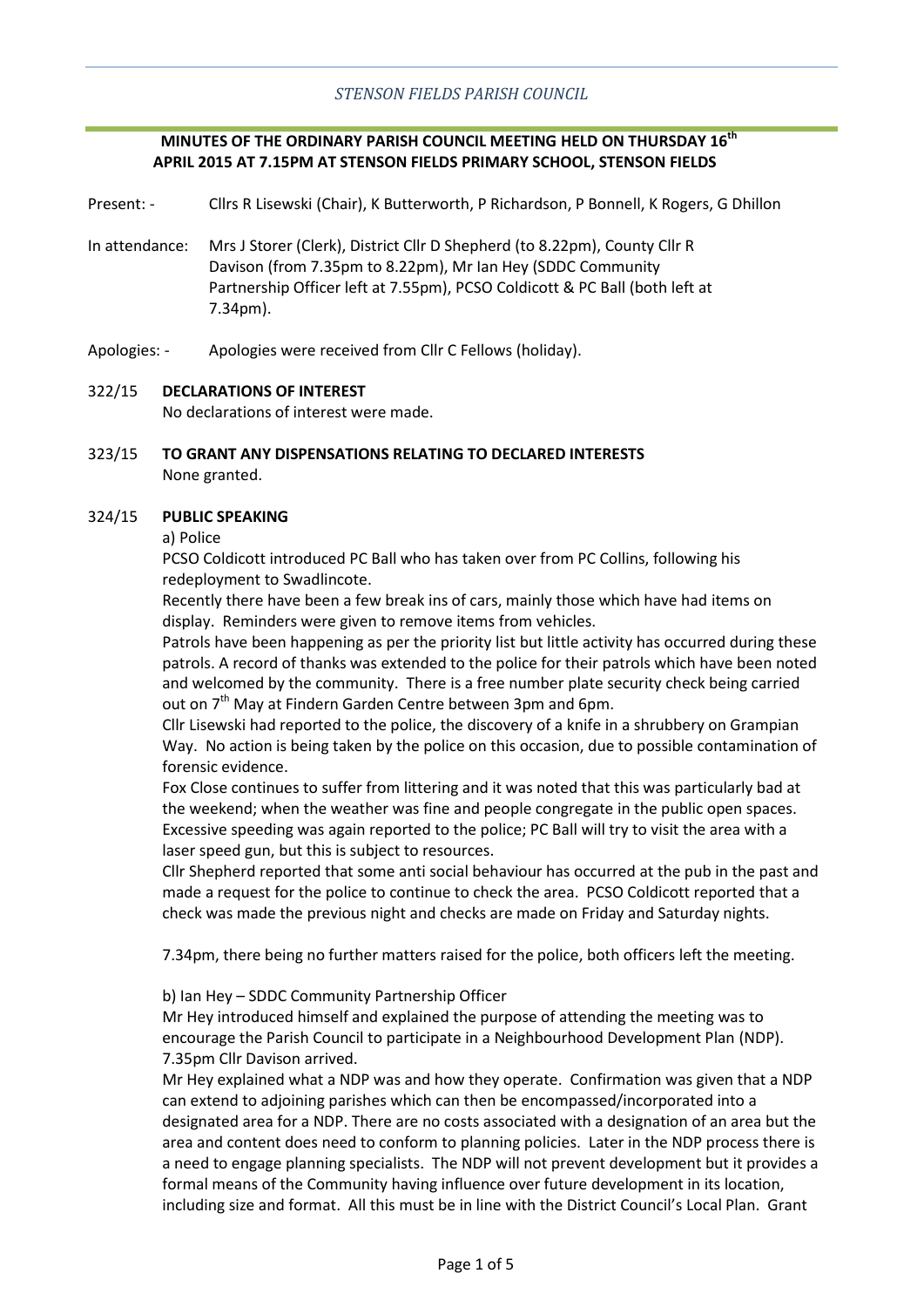funding is available for the majority of the costs of producing a NDP and the process can take around 18 months to complete.

Once a NDP is adopted then the percentage of any Community Infrastructure Levy (CIL) which will go to the Parish Council is increased. This funding can then be used for any purpose which the Parish Council wishes to use it for, provided it is spent legally and within the Parish Council's remit.

Some handouts and guides which provide an explanation of NDPs were left for the Councillors.

Ian Hey then turned to the Community Centre. He had spoken with the planning officer at SDDC who considers that the developers have not complied with the S106 provisions and as a consequence, a letter has been issued today to the developers for their comments and answers on this allegation of non compliance. A response is required within 14 days and failure to respond could result in enforcement action being taken. Ian Hey asked the Parish Council to consider taking on the management of the Community Centre until a management group could be established; this would have the effect of providing a group which the developers could liaise with.

7.55pm Mr Hey was thanked for his attendance and for the information he provided and he left the meeting.

### c) District Councillor

Cllr Shepherd reported that he had met Martin Buckley (SDDC Tree Officer) who advised that Stenson Fields has the most complaints about trees but the Oak trees and the trees at Fox Close were not discussed. Cllr Shepherd stated that he will follow up on these items. Cllr Shepherd has written to Arriva in support of the representations made by Cllr Davison about the change of the Number 37 bus route.

There has been limited work carried out at SDDC due to the purdah period but he did confirm that a letter about alleged breaches of S106 has been sent to the developers of Saxongate. At the last meeting, Cllr Shepherd provided a report about possible enforcement action being taken against a property owner at Lundie Close (Min 300/15). The allotted time for reparation has passed but the Enforcement Officer has now given the property owner to early May to resolve the problems.

### d) County Councillor

Cllr Davison commented that he had noticed that some trees had been planted near to Pilgrims Way and Stenson Road, but the species is unknown and as a consequence, any potential future problems with these tress cannot be assessed.

The leaning lamp post (Min 300/15 c) was reported to DCC who in turn contacted the developers for them to resolve; no action has yet been taken.

Cllr Davison has complained to Arriva about the change to the route of the number 37 bus. He has expressed his disappointment and dissatisfaction with the replies received. Arriva has stated that a review will be held in the summer and it was suggested that the Parish Council attend this review meeting.

Following discussion about the problems resulting from the changes to the bus route; it was agreed that the County, District and Parish Councillors will accept the offer and will attend the review meeting.

A local historian of Sinfin contacted Cllr Davison about the establishment of a Sinfin and Stenson Fields NHW. It was commented that there is a NHW coordinator in Stenson Fields but contact has not occurred for a substantial period of time. Cllr Dhillon agreed to make enquiries with the coordinator to establish if the NHW is still functioning. It was agreed to inform Cllr Davison if there was any interest in a joint NHW with Sinfin.

Cllr Davison has received comments from some residents who consider that the increase in burglaries is as a result of the street lighting being turned off between midnight and 5.30am. He requested to be informed if others are of the opinion and he will make representations to DCC for the lights to be reinstated.

8.22pm Cllr Shepherd and Cllr Davison left the meeting.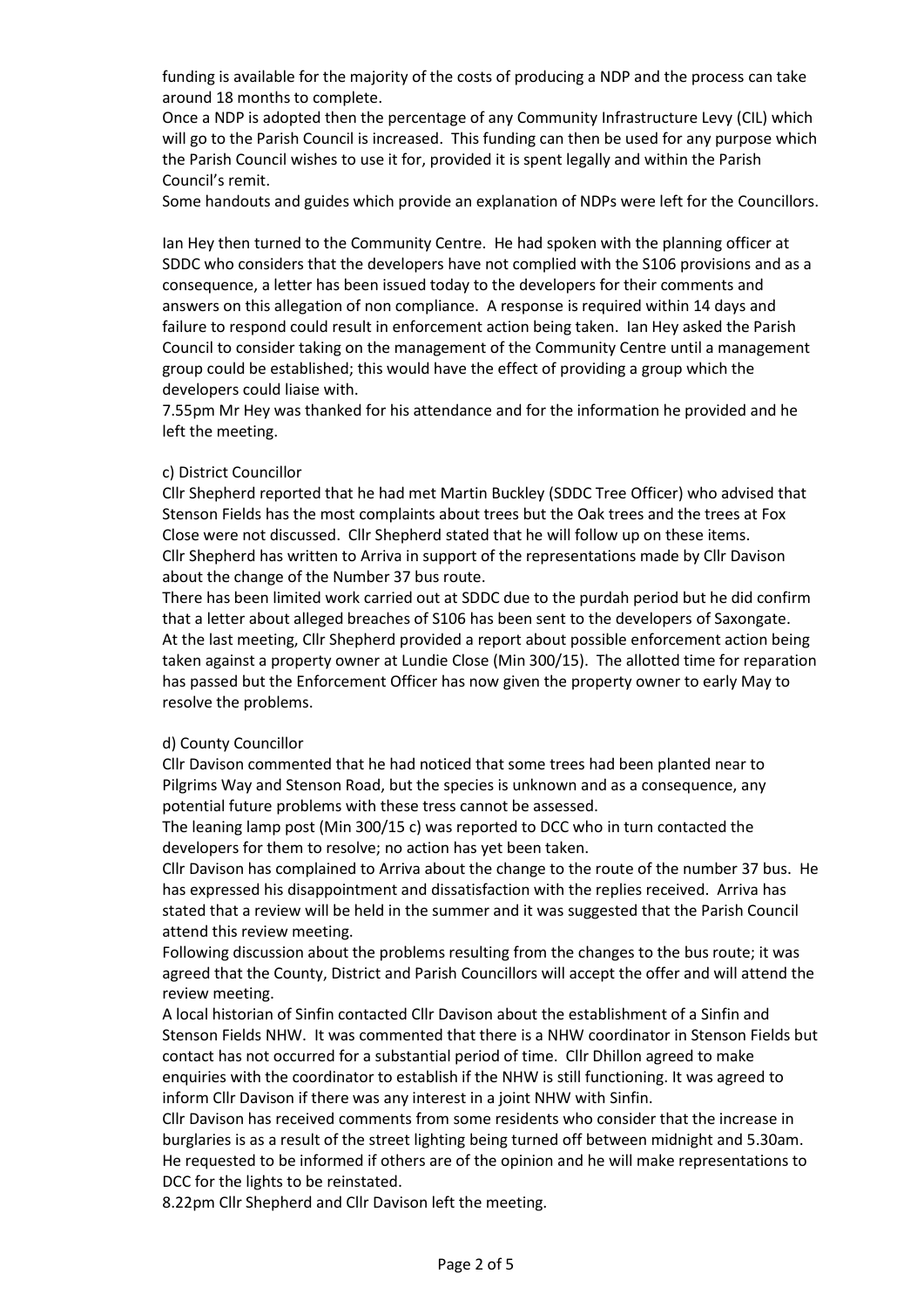e) Members declaring an interest No declarations were made.

#### 325/15 **TO APPROVE THE MINUTES OF THE MEETING HELD 19th MARCH 2015**

The minutes of the Ordinary Parish Council meeting held on 19.03.15; as previously circulated, were approved as a correct record and signed by the Chairman.

#### 326/15 **TO DETERMINE WHICH ITEMS IF ANY TO BE TAKEN WITH THE PUBLIC EXCLUDED**

No items were deemed necessary to be taken with the public excluded other than that already listed.

327/15 **CHAIRMAN'S ANNOUNCEMENTS** No report was provided.

#### 328/15 **CLERK'S REPORT**

The Clerk's report had been previously circulated to all Councillors. The report was accepted without amendment.

#### 329/15 **CORRESPONDENCE**

The following correspondence was received and accepted :-

1. DALC – various circulars

2. PC Collins – Email to advise that the police are unable to provide any assistance with the reported parking problems and the speeding matters, due to limited resources.

3. PC Collins – Email on 01.04.15, to advise that he is relocating to the Swadlincote Police Station and that there will be no replacement. Mercian 2 & 3 will merge until the closure of Melbourne Station in 2016/17

4. R Davison – copy of email sent to bus company regarding change in bus route

#### 330/15 **FINANCE**

a) The following accounts were authorised for payment:-

| 1883 | Mrs J Storer - expenses                 | £59.53  |
|------|-----------------------------------------|---------|
| 1884 | HMRC - April deductions                 | £73.20  |
| 1885 | Mr J Harvey - April salary              | £52.80  |
| 1886 | Mrs K Fellows - April salary & expenses | £184.30 |
| 1887 | Mr S Lisewski - April salary & expenses | £117.55 |
| 1888 | Mrs J Storer - April salary             | £240.00 |
| 1889 | DALC - subscriptions 2015/16            | £718.41 |

b) Review of Risk Assessments

No amendment of the risk assessments were required.

c) To approve the accounts for the year ending  $31<sup>st</sup>$  March 2015, subject to internal audit The accounts for the year ending  $31<sup>st</sup>$  March 2015, were circulated to all councillors prior to the meeting. There were no comments made about the accounts.

## **RESOLVED to accept and approve the accounts for the year ending 31.03.15 as previously circulated and without amendment.**

d) To complete the Annual Audit Return for the year ending  $31<sup>st</sup>$  March 2015 The individual questions raised in the annual audit return were read to the meeting and individual answers provided to each question.

**RESOLVED the annual audit return was completed. There were no negative responses given.**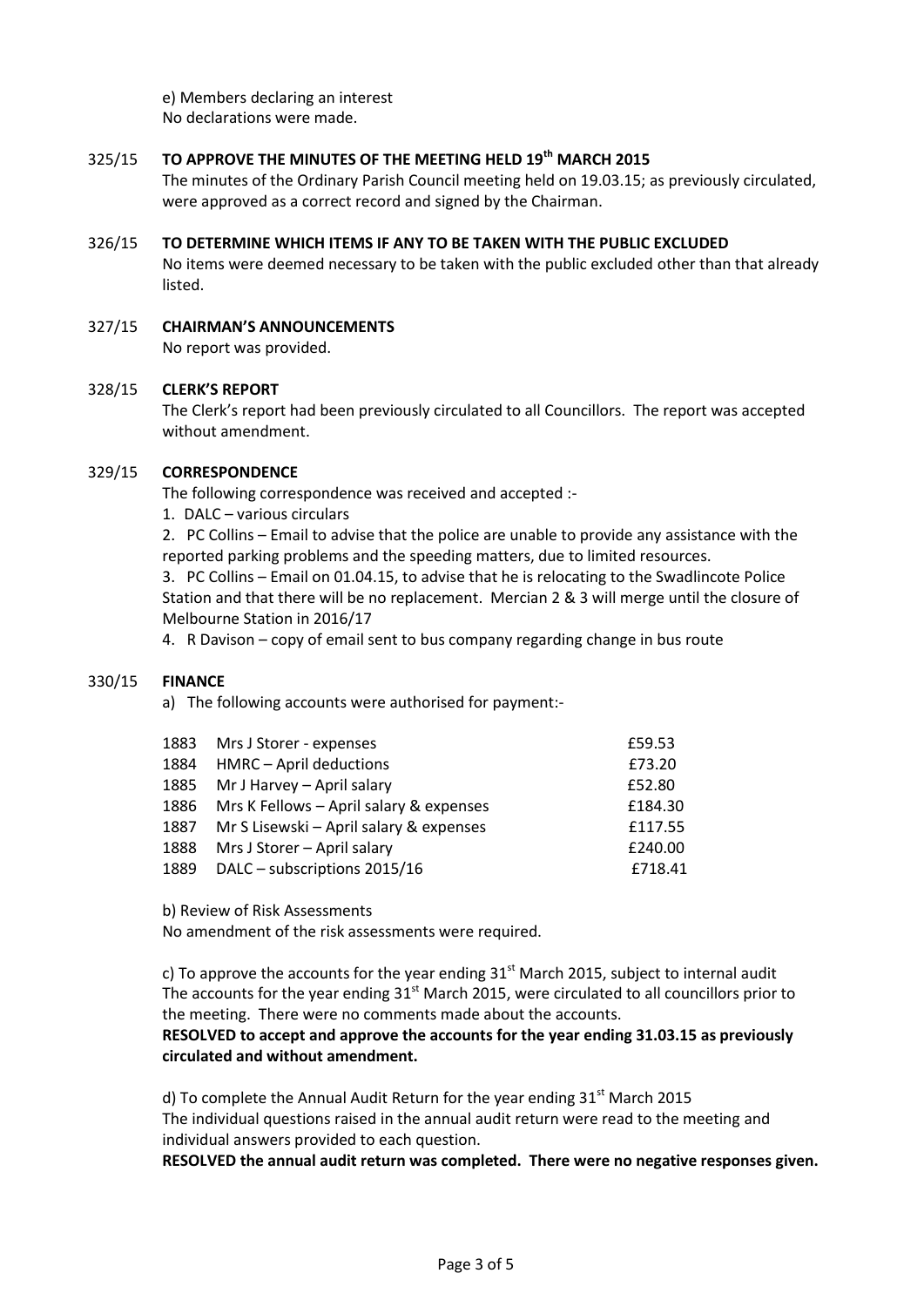#### 331/15 **PLANNING**

No planning applications have been received.

#### 332/15 **TO ADOPT THE HEALTH & SAFETY POLICY**

The policy had previously been circulated to all Councillors.

### **RESOLVED to accept the policy without change.**

#### 333/15 **WEBSITE**

The Clerk provided a verbal report on the progress of the website; various pieces of information and pictures have been sent to the webmaster and the site is now established in a basic format. The Clerk will circulate the web address for Councillors to view the website.

#### 334/15 **POLICE ISSUES/ SPEED LIMITS/ ROAD SAFETY**

There was no further matters raised relating to the police. Potholes continue to be a problem and a number of large potholes, which are causing problems to motorists, were listed.

### **RESOLVED the Clerk was instructed to pass this list onto the Highways Dept and to seek their repair.**

#### 335/15 **SAXONGATE**

No further discussions took place.

#### 336/15 **COMMUNITY CENTRE**

No further discussions took place. The consideration of the suggestion made by Ian Hey, for the Parish Council to take on the management of the Community Centre will be discussed at the May meeting.

#### 337/15 **LENGTHSMAN SCHEME**

No matters were raised.

### 338/15 **RECREATION AREAS INCLUDING THE PROPOSAL FOR THE PURCHASING OF PLAY EQUIPMENT FOR THE PLAY AREAS.**

a) The Clerk reported that Streetscape do not provide a maintenance contract for their equipment, but the Clerk provided a report on another Parish Council who received good service from the organisation following an act of vandalism. The Clerk also reported that as the Parish Council does not own nor have a lease on the land at Fox Close, it cannot make a grant application under the Awards for All scheme for the new play equipment. Mr Ian Hey has worked with the Parish Council and identified that the Parish Council could make a similar application under a grant scheme operated by Lafarge. Lafarge would fund up to £20,000 of play equipment. **RESOLVED to make an application to Lafarge for new play equipment, but this will** 

**be for the original scheme of £10,000.**

b) There is some obscene graffiti on the main equipment at Fox Close. **RESOLVED the Clerk was instructed to report this to SDDC and to request that the offence material is removed.**

#### 339/15 **ENVIRONMENT**

a) The "No Fouling "stickers have been erected. Councillors have noticed that instances of dog fouling have substantially decreased. The Neighbourhood Warden has been active in the area; stenciling at Zetland Crescent POS and erecting notices. It was agreed that it would be useful to have the stenciling done at the open space adjacent to Stenson Road, leading towards the railway bridge. It was reported that the Neighbourhood Warden had come close to catching a perpetrator of dog fouling and it hoped that the Warden will be successful in the immediate future.